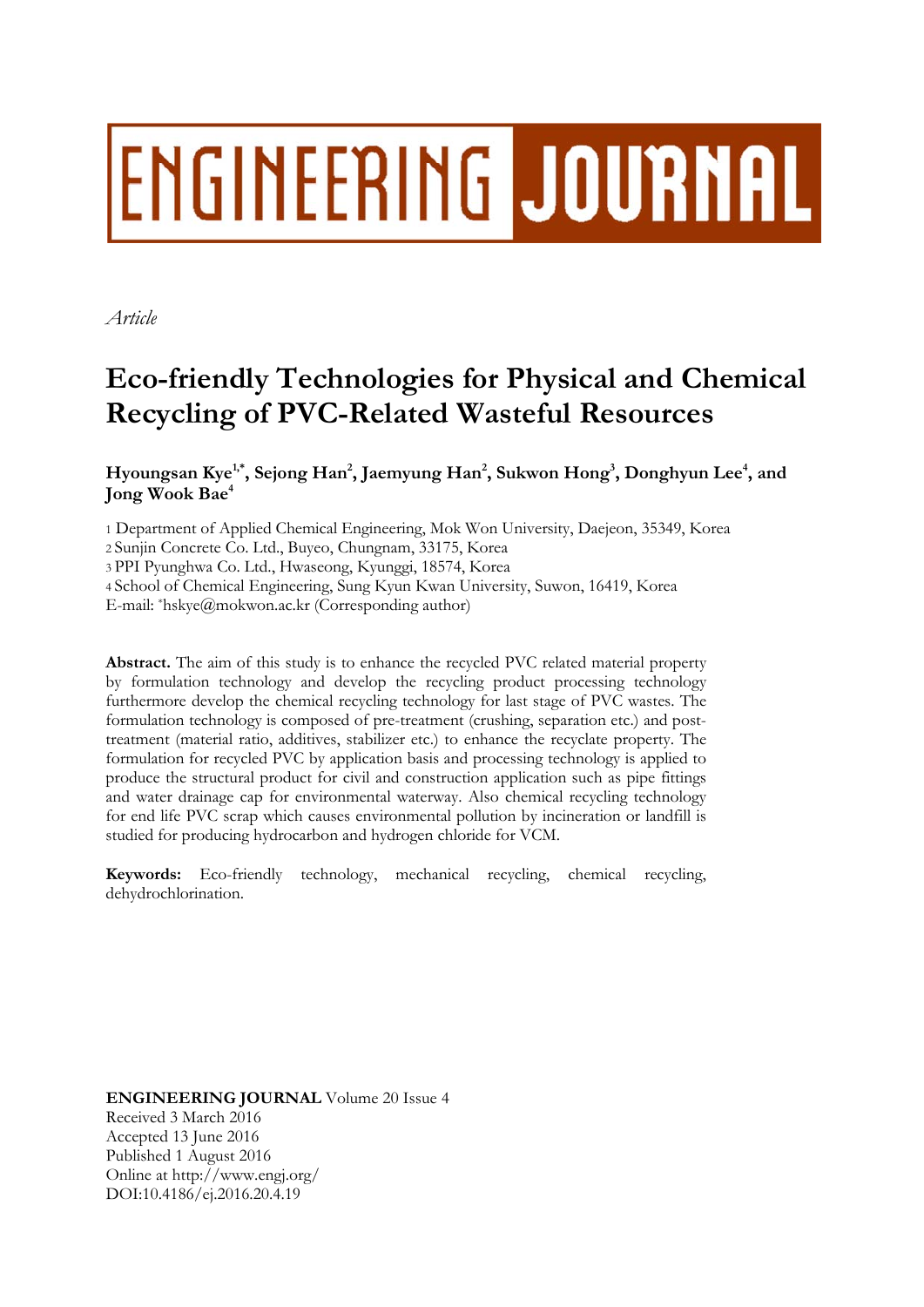## **1. Introduction**

Ever since the first industrial scale production of synthetic polymers (plastics) took place in the 1940s, the production, consumption and waste generation rate of plastic solid waste (PSW) has increased considerably. Thus, PSW recycling has been a focus of many researchers in the past few decades. Such research is also driven by changes in regulatory and environmental issues. Plastics are used in our daily lives in a number of applications. From greenhouses, mulches, coating and wiring, to packaging, films, covers, bags and containers. It is only reasonable to find a considerable amount of PSW in the final stream of municipal solid waste (MSW) [1, 2]. PVC (polyvinyl chloride) is one of the most widely used polymers in the world. The polymer was one of the first modern plastic materials to be discovered. Although first synthesized in the laboratory in the 19th century, commercial development of the polymer commenced in the mid-1920s and saw a dramatic growth during the 1950s. Today, about 37 million tons of PVC is produced worldwide. PVC is produced 900,000 tons in Korea and widely used in the field of civil and construction application. Low cost, excellent property make PVC's wide acceptance in the market. As a consequence, postconsumer PVC waste amount increases with over durability life product and dumped from reconstruction housing development. It was commonly known the PVC waste causes environmental pollution when treat inadequately such as landfill, incineration and so on. So many researches were performed to find effective treatment method [3, 4] but there were no particular alternatives than re-use and landfill.

PVC resin is one of the typical resins which need various kinds of additives to control the property for each application. The different end-use wastes were mixed together during the collecting process, one facing the difficulties to recycle waste scrap.Currently most widely recycled end use products were pipe and fittings, profiles and flooring product in Korea. These scraps were easy to collect and have simple formulation so it is relatively easy to recycle. As a result many companies produce lower grade products using these post-consumer PVC scrap. There were no specific recycling method for PVC composite with other polymers, soft PVC product such as PVC films and durability life overdue products were difficult to collect and facing difficulties to recycle due to various kinds of additives are used. So these wastes are landfill or incinerate in most cases. Recently a research for using low grade PVC waste as a RPF for furnace, but it stopped for low economic feasibility.

In Europe, 150,000 tons of post-consumer PVC waste was recycled in 2007. In order to achieve the demanding target of 800,000 tons/year recycled by 2020, Vinyl Plus tries to develop innovative technologies. Within this target is a contribution of 100,000 tons from 'more difficult to recycle' PVC waste  $[5]$ .

Japan government strongly forced to recycle plastic waste by basic law for establishing the recyclingbased society and waste management and public cleansing law and so on [6]. As a result 61 % of PVC pipes and 70 % of agricultural films were recycled on the floor covering application, low quality waste such as deteriorated films and wall covers were chemically recycled through 19 large size chemical recycling plants, but start to investigate new physical recycling process because of energy recovery processing cost problems.

850,000 tons of PVC was used in Korea annually, 340,000 tons for films, 115,000 tons for pipe and fittings, 115,000 tons for wire and cable covering, 15,000 tons for electrical components, 134,000 tons for window profiles and 120,000 tons of PVC were used for other usage. The collected post-consumer PVC was 105,000 tons and 30,000 tons of PVC were imported from foreign countries and recycled to low quality hose and pipes. The mechanical recycling of post-consumer PVC was very business-like but energy recovery and feedstock for PVC were dull and chemical recycle is not studied ever before because of low economic feasibility [7].

In this study, mechanical recycling is performed for dumped PVC waste to develop a total recycling system and try to develop chemical recycling technology for low quality PVC wastes. The basic mechanical properties and collecting forms and composition investigated and analyzed. Also basic catalyst study and PVC conversion ratio with catalysts were investigated.

# **2. Experimental**

#### **2.1. Material**

Three different class of post-consumer PVC wastes: Rigid composite scrap (RC), Pipe scrap (PC), Cloth collar scrap (CC), were used in this study. The RC consists of various post-consumer rigid PVC scraps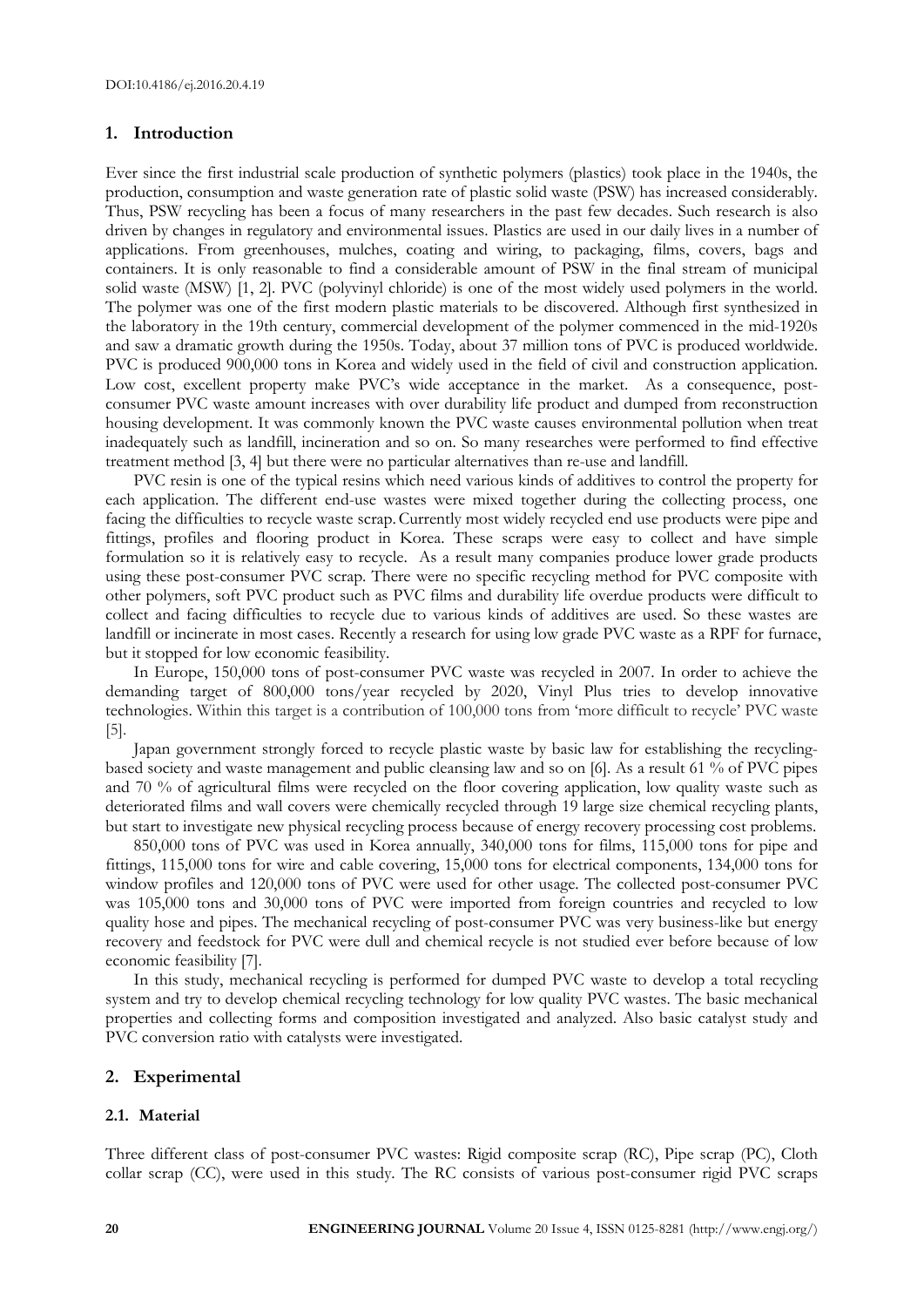which were not identified the origins and usage, PC were mainly collected from the pressure and nonpressure pipes, CC were recycled from Y-shirt collar scrap. The characteristics of materials used in this study are presented in Table 1. A virgin PVC resin was used for comparison purposes.

| Item     | Contents            | Type         | Source          |
|----------|---------------------|--------------|-----------------|
| RC.      | Rigid Composite PVC | Scrap powder | Nam Yang        |
| PС       | Pipe                | Scrap powder | <b>PPI</b>      |
| CC.      | Cloth collar        | Scrap powder | Nam Yang        |
| $P-1000$ | Pure resin          | Fine Powder  | Hanhwa Chemical |

Table 1. The characteristics of materials used in this study.

# **2.2. Specimen Preparation**

The high impact resistant pressure pipe formulation is adopted for post-consumer PVC scrap characterization. The formulations consists of base resin 100 phr, stabilizer 5 phr, impact modifier 8 phr, processing lubricant 2 phr, filler 2 phr.

The compounds were mixed with 120  $^{\circ}$ C, 2100 rpm by Henschel mixer. The mixtures were processed into sheet by mixing roll with 6 minutes and 4 layers of sheet were laminated onto 3 mm thick sheet for preparing mechanical specimens by mold press, and the processing conditions are shown in Table 2.

Table 2. Sample preparation process condition.

| Item           | Condition          |  |  |
|----------------|--------------------|--|--|
| Henschel mixer | 2,100 rpm, 120 °C  |  |  |
| Mixing roll    | 6 minute, $190 °C$ |  |  |
| Mold press     | 3 mm, 195 °C       |  |  |

The specimens prepared are shown in Fig. 1.

| CC scrap formulation    | RC scrap formulation    | PC scrap formulation    |
|-------------------------|-------------------------|-------------------------|
| ø                       |                         |                         |
| CC scrap Roll sheet     | RC scrap Roll sheet     | PC scrap Roll sheet     |
|                         |                         |                         |
| CC scrap press specimen | RC scrap press specimen | PC scrap press specimen |

Fig. 1. The post-consumer PVC scrap formulation and specimen preparation.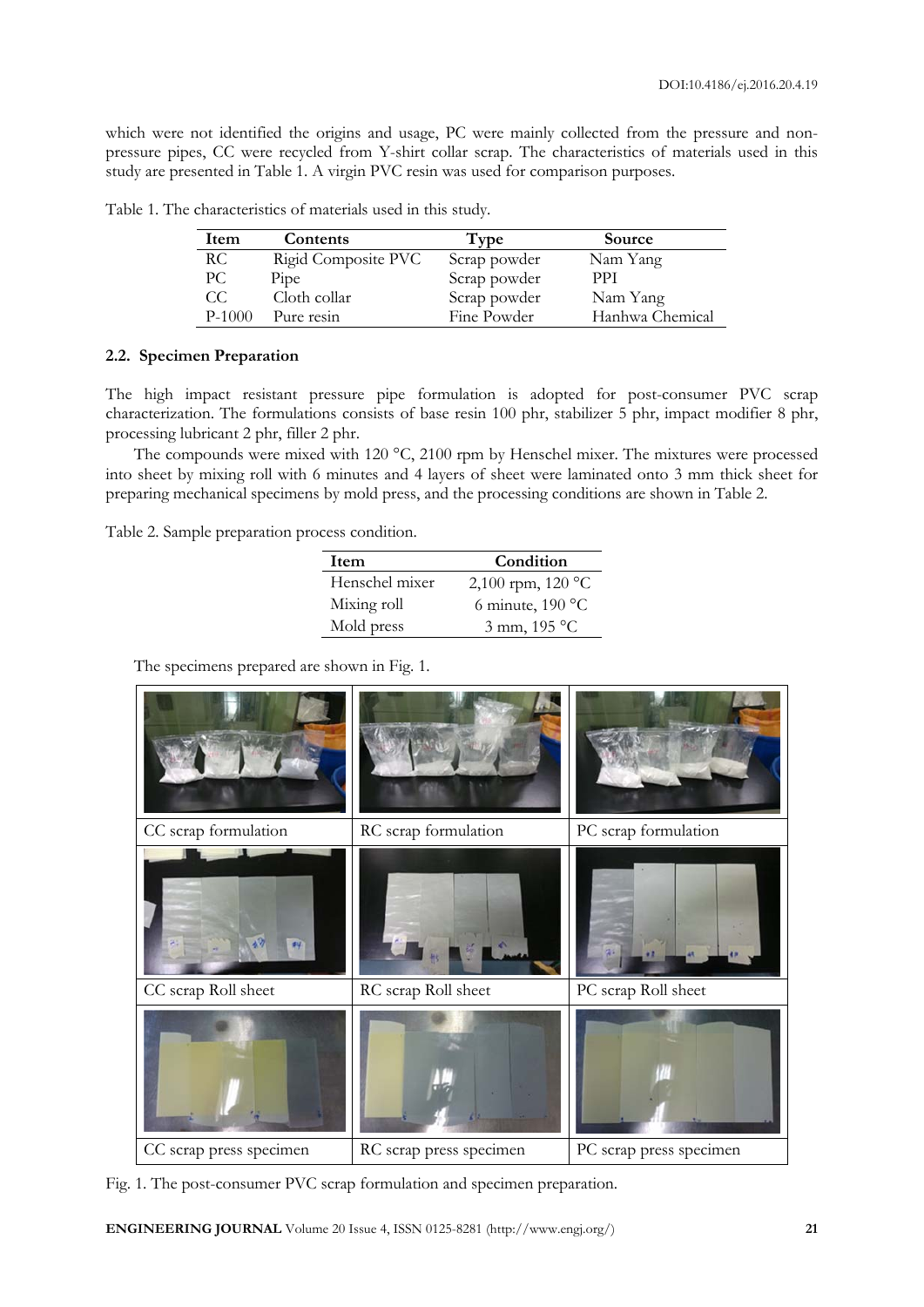# **2.3. Mechanical Properties of Recycled Scrap**

The mechanical properties of scrap materials are compared by virgin specimen. The tensile strength, VICAT and IZOD impact resistance were measured by the Korea Standard (KS) M 3401 which specifies rigid pressure pipe specification. The tensile mechanical properties of the specimen we prepared were measured using a Testometric's Micro 350 tensile tester. The testing procedures were carried out according to ASTM D 638. The specimen was fixed using a compressed air grip. A cross-head speed of 12.5 mm/min with 1,000 kgf load cell was used in this experiment. IZOD impact properties were measured by Daekyung's DTI-602 IZOD impact tester with 2 lb IZOD by ASTM D 256. The IZOD notch was made by Kibae's model KPM-080 notch cutter with feed speed of 25 and cutter speed of 55. Tensile and IZOD impact specimens were dried in a convection drying oven at 80 °C for 24 hours.

# **3. Results and Discussion**

# **3.1. Mechanical Properties of Recycled Scrap**

The mechanical properties of recycled scrap specimen compared with virgin PVC (P-1000) specimen. Tensile strength, VICT softening temperature and IZOD impact properties were measured by KS M 3401, and the results were summarized in Table 3.

| Item                                                 | $P-1000$ | CC scrap | <b>RC</b> scrap | <b>PC</b> scrap |
|------------------------------------------------------|----------|----------|-----------------|-----------------|
| Base resin content                                   | 100      | 100      | 100             | 100             |
| $IZOD(kg\cdot cm/cm)$                                | 47.9     | 20.1     | 5.7             | 13.3            |
| VICAT $(^{\circ}C, 5$ kg)                            | 84.4     | 62.8     | 83.9            | 97.2            |
| Tensile Strength (kg <sub>f</sub> /cm <sup>2</sup> ) | 532      | 495      | 305             | 490             |

Table 3. Mechanical properties of post-consumer PVC scrap.

As shown in Table 3, the VICAT temperature of three different scrap shows no tendency and shows no significant differences. Impact resistance of virgin PVC shows 47.9 kg·cm/cm but the CC shows 20.1 kg $\gamma$ cm/cm, which are 41 % of virgin PVC, PC and RC shows 13.3 kg $\gamma$ cm/cm, 5.7 kg $\gamma$ cm/cm in sequence. Which were 27 % and 12 % of virgin PVC's impact resistance. Tensile strength shows same tendency with IZOD. Tensile strength of SC shows lowest value among the specimen and this result mainly caused by the composition of SC. SC scrap consist of several different end used rigid PVC recycled materials. CC scrap show much better mechanical properties among the specimen especially on the impact resistance, we guess the CC consists of one source waste scrap also certain amount of impact modifier were already exist for former usage.

# **3.2. Mechanical Properties of Post-Consumer PVC Scrap with Scrap Ratio**

To investigate the mechanical property variation with the amount of scrap ratio, we compound virgin material with three different scraps of 10, 30, 50 phr using base formulation. The results were shown in Tables 4~6 and Figures 2~4.

# **3.2.1.** CC Scrap

As shown in Table 4 and Fig. 2, the impact resistance and tensile strength decreases with increasing scrap ratio. But the impact resistance and tensile strength of CC compound itself shows highest among the other post-consumer PVC scraps, the decreasing value gaps were lowest.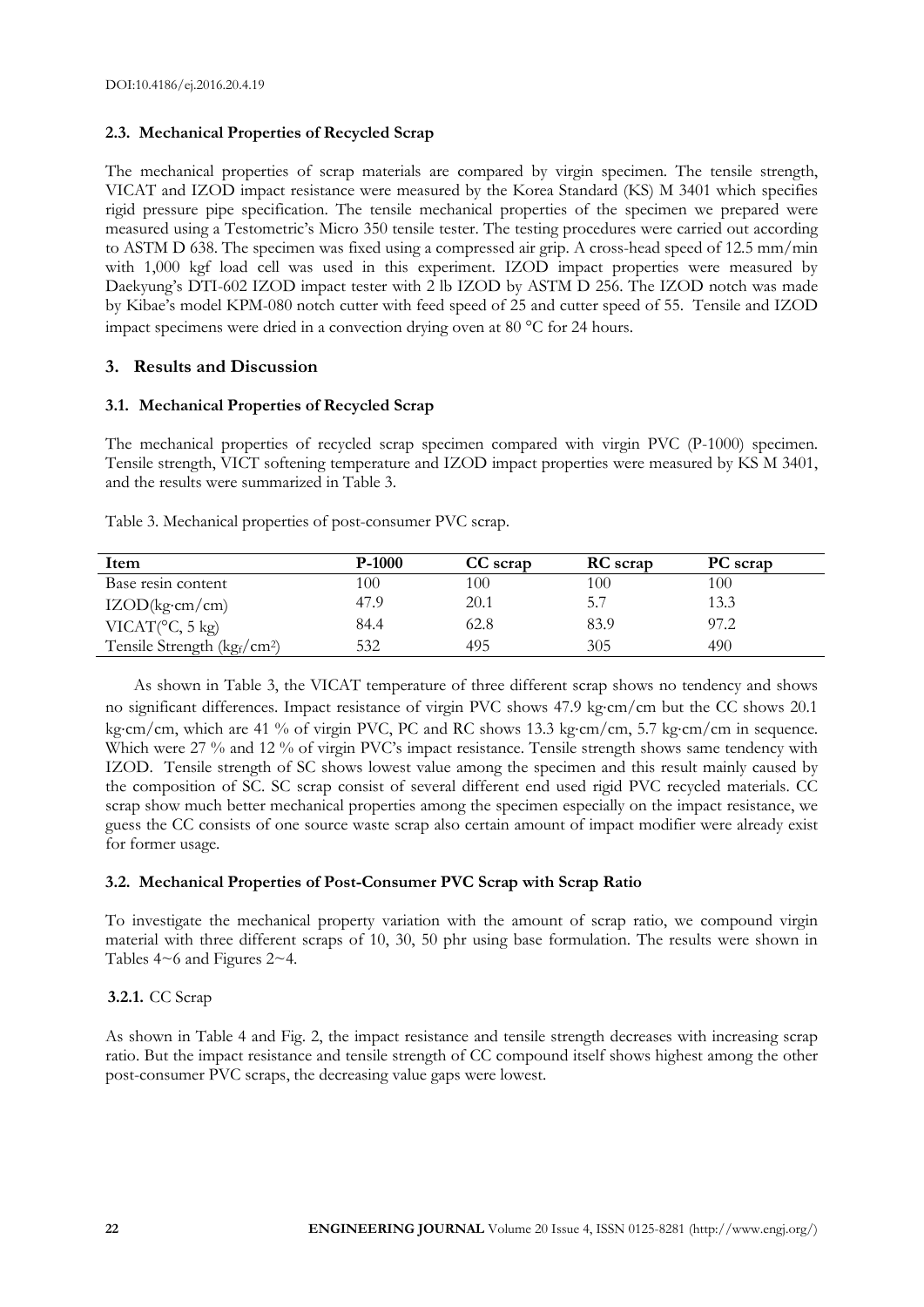| Item                                    | $P-1000$ | CC scrap |        |        |  |
|-----------------------------------------|----------|----------|--------|--------|--|
|                                         |          | $CC-1$   | $CC-2$ | $CC-3$ |  |
| Base recipe                             | 100      | 100      | 100    | 100    |  |
| Scrap Ratio                             | $\theta$ | 10       | 30     | 50     |  |
| $IZOD(kg\cdot cm/cm)$                   | 47.9     | 45.1     | 43.2   | 42.6   |  |
| VICAT(°C, 5 kg)                         | 84.4     | 82.6     | 79.2   | 77.4   |  |
| Tensile Strength (kgf/cm <sup>2</sup> ) | 532      | 517      | 492    | 454    |  |

Table 4. Mechanical properties of CC compound with scrap ratio.



Fig. 2. The overall mechanical properties of CC compound with scrap ratio.

# 3.2.2. RC Scrap

As shown in Table 5 and Fig. 3, the 10, 30, 50 phr RC scrap were mixed with virgin material, impact resistance dropped sharply than virgin specimen. And impact resistance decrease with RC ratio increase. This means the basic property of RC scrap is lower than virgin material so RC affects to decrease mechanical properties of virgin material. Same tendency were shown for the tensile strength. But no significant difference is shown for VICAT.

Table 5. Mechanical properties of RC compound with scrap ratio.

| Item                                    | $P-1000$ | <b>RC</b> scrap |        |        |  |
|-----------------------------------------|----------|-----------------|--------|--------|--|
|                                         |          | $RC-1$          | $RC-2$ | $RC-3$ |  |
| Base recipe                             | 100      | 100             | 100    | 100    |  |
| Scrap Ratio                             | $\theta$ | 10              | 30     | 50     |  |
| $IZOD(kg\cdot cm/cm)$                   | 47.9     | 20.3            | 17.9   | 10.9   |  |
| VICAT $(^\circ \text{C}, 5 \text{ kg})$ | 84.4     | 84.3            | 83.8   | 84.3   |  |
| Tensile Strength (kgf/cm <sup>2</sup> ) | 532      | 414             | 396    | 373    |  |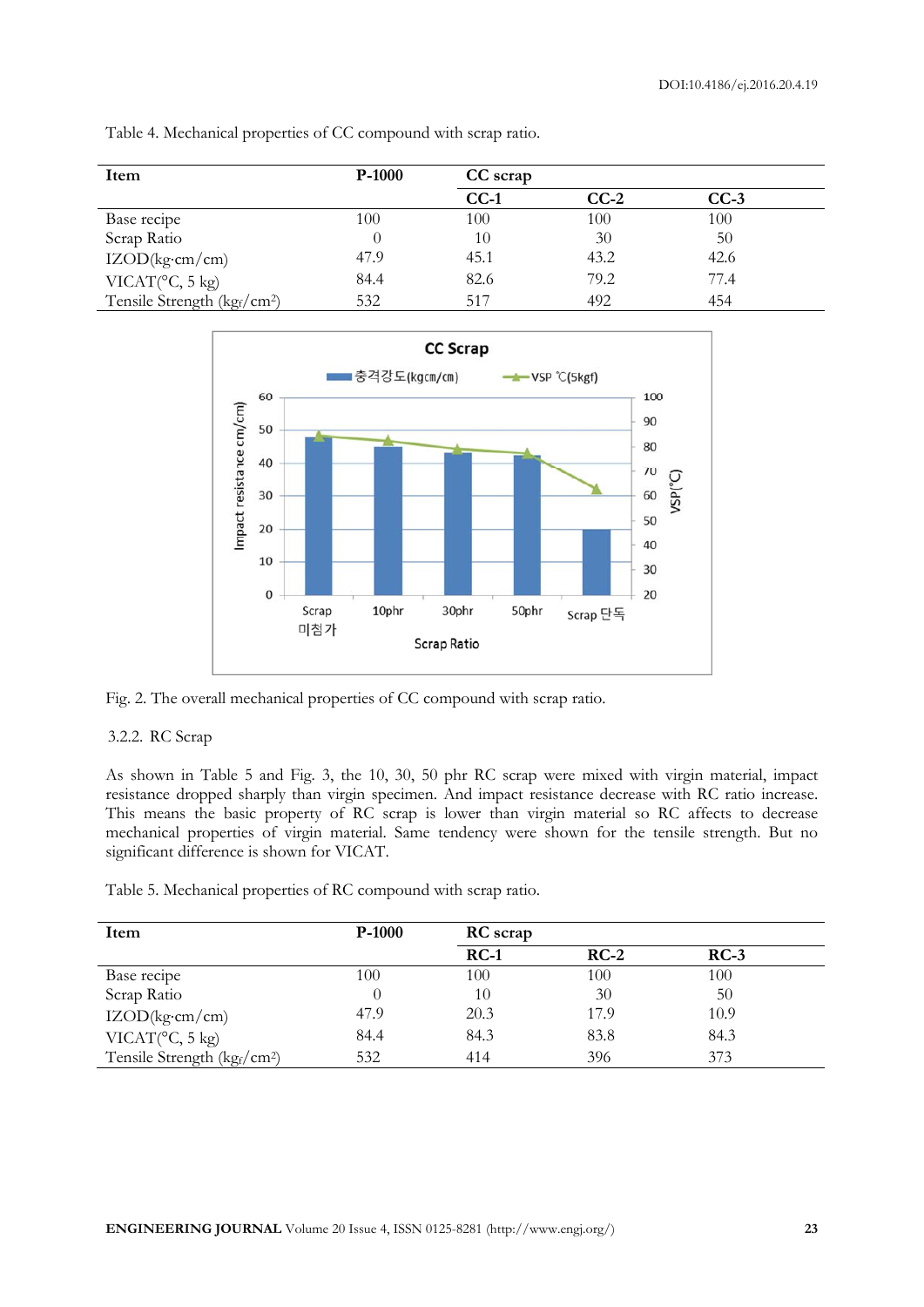

Fig. 3. The overall mechanical properties of RC compound with scrap ratio.

# 3.2.3. PC Scrap

As shown in Table 6 and Fig. 4, impact resistance of PC scrap decreases with increasing scrap ratio, but the amount of decreased value gaps were less than CC and RC compound, same tendency were shown for VICAT and tensile strength properties. This phenomena were caused by PC scraps were collected from pipe application, so basic property is quite similar than RC scrap.

Table 6. Mechanical properties of PC compound with scrap ratio.

| Item                                    | $P-1000$ | PC scrap |        |        |
|-----------------------------------------|----------|----------|--------|--------|
|                                         |          | $PC-1$   | $PC-2$ | $PC-3$ |
| Base recipe                             | 100      | 100      | 100    | 100    |
| Scrap Ratio                             | $\theta$ | 10       | 30     | 50     |
| IZOD(kg·cm/cm)                          | 47.9     | 29.1     | 24.9   | 23.6   |
| VICAT(°C, 5 kg)                         | 84.4     | 84.7     | 84.7   | 85.4   |
| Tensile Strength (kgf/cm <sup>2</sup> ) | 532      | 506      | 509    | 506    |



Fig. 4. The overall mechanical properties of PC compound with scrap ratio.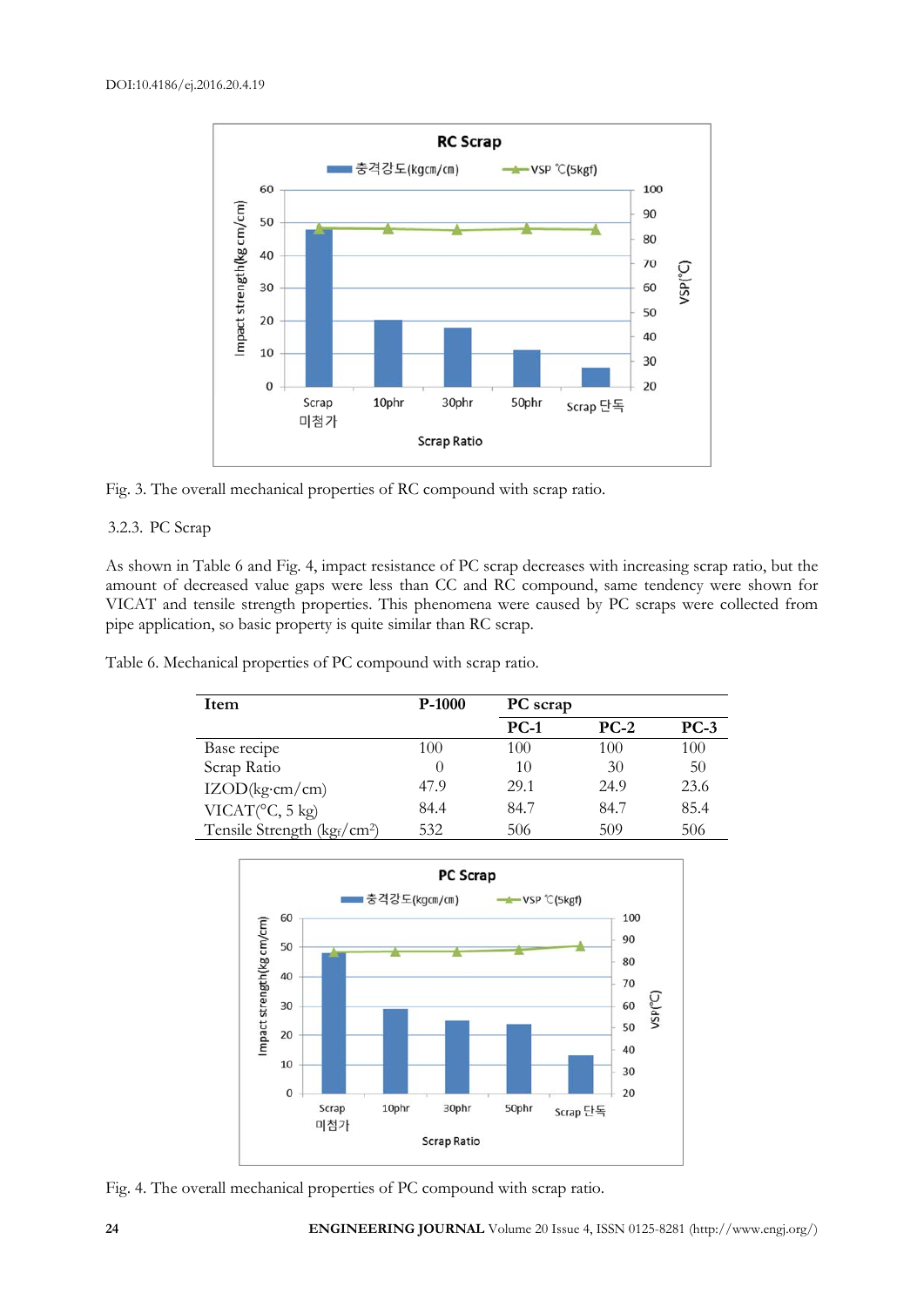# **3.3. Physical Recycling Application of Post-Consumer PVC Waste Scrap**

Based on the comparison test result, impact resistance of waste compounds decrease with increasing scrap ratio. Impact resistance of CC compound shows highest among the other scrap compound and RC and PC scrap's impact resistance were low. As a result, their impact resistance dropped drastically with increasing scrap ratio. Tensile strength of scrap shows decreasing tendency with increasing scrap ratio, but the VICT temperature shows no specific tendency with ratio and scrap.

To utilize the PVC scrap as a useful resource, we adopt the mechanical test result of several compounds to produce civil application. Some of the application is shown in Fig. 5 and 6.



Fig. 5. A pipe fitting outer layer made by post-consumer CC compound.



Fig. 6. A conduit cap made by post-consumer PC compound.

#### **4. Chemical Recycle**

Basic chemical recycling investigations for low quality PVC waste were performed. A hydrochloric acid were recovered by the dehydrochlorination reaction and the catalyst system study is investigated

#### **4.1. Reaction Catalyst System**

Ionic liquid {[Bmim]Cl (1-butyl-3-methylimidazolium chloride)} and PEG were chosen for a solvent for dehydrochlorination reaction. Virgin PVC is used to find a reaction condition, such as reaction temperature and amount of catalyst and so on. The FT-IR spectrums of carbon double bond on the titration solution after dehydrochlorination reaction completed were shown in Figure 7.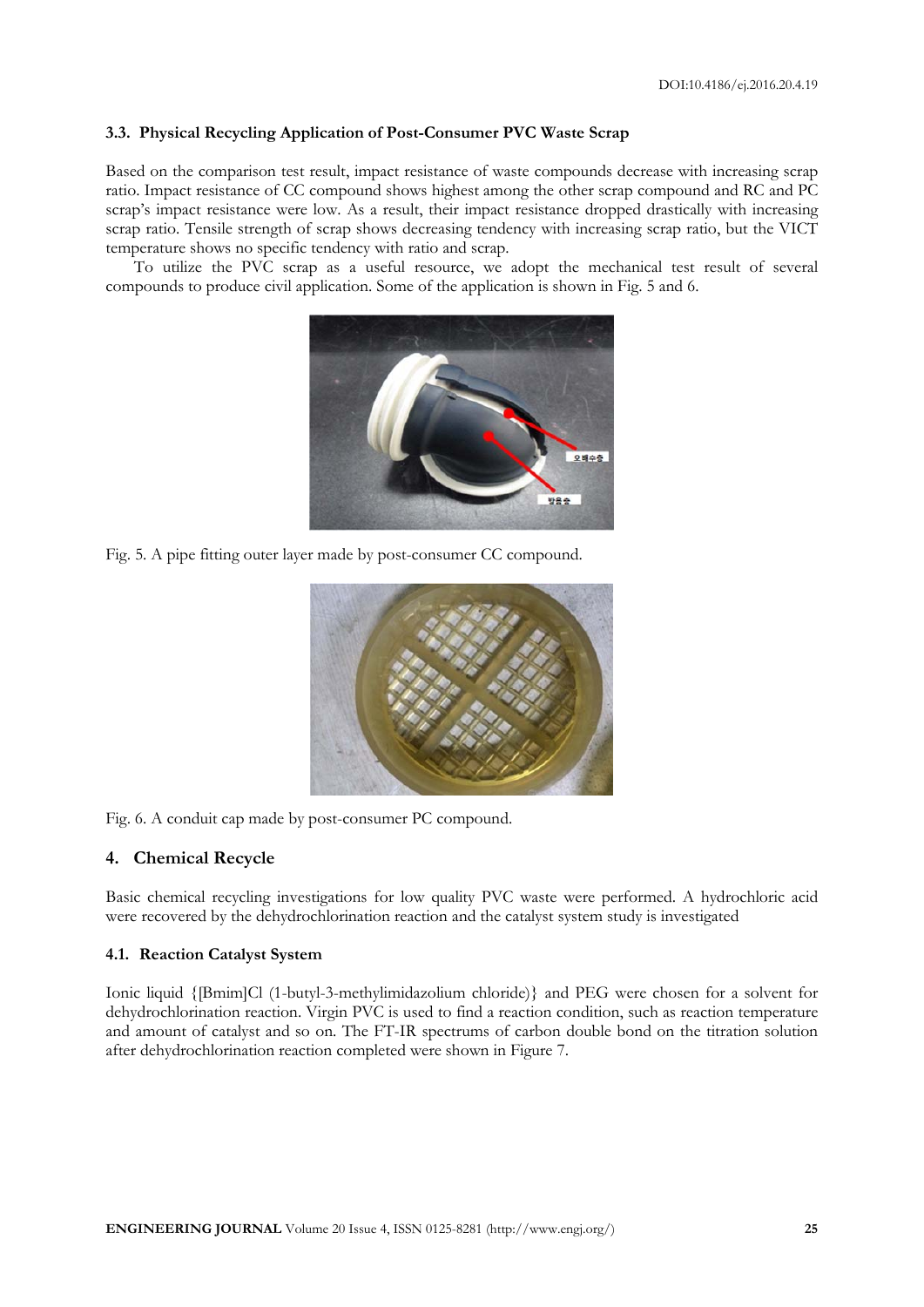

Fig. 7. FT-IR result to confirm C=C bond result from dehydrochlorination.

In addition, MgO and CaO adsorption agent were used to collect HCl during the simultaneous (dehydrochlorination + adsorption) reaction. The result were shown in Fig. 8, the activity of CaO is better than MgO and FT-IR spectrum shows carbon-carbon double bond were created and XRD result shows CaO and MgO maintain its structure. So adsorption reaction (2) proceeds faster than chlorination reaction (1) on the (dehydrochlorination + adsorption).

(1) MgO (or CaO) + 2HCl  $\rightarrow$  MgCl<sub>2</sub> (or CaCl<sub>2</sub>) + H<sub>2</sub>O (high temperature chlorination reaction) (2) MgO (or CaO) + xHCl  $\rightarrow$  MgO·xHCl (or CaO·xHCl) (low temperature adsorption reaction)



Fig. 8. FT-IR and XRD result for (dehydrochlorination+ adsorption) reaction.

In case of simultaneous use of PEG 400 and ionic liquid([Bmin]Cl) for dehydrochlorination reaction for post-consumer low quality PVC waste, 80 % of reaction conversion was achieved. If we use metal oxide adsorbent with above mentioned solvent, then over 88 % of reaction conversion is achieved.

# **5. Conclusion**

The mechanical properties of three different post-consumer PVC waste from different end-use applications mechanical properties with their scrap ratio were investigated. Also basic reaction conditions for chemical recycling of low quality post-consumer PVC waste were studied.